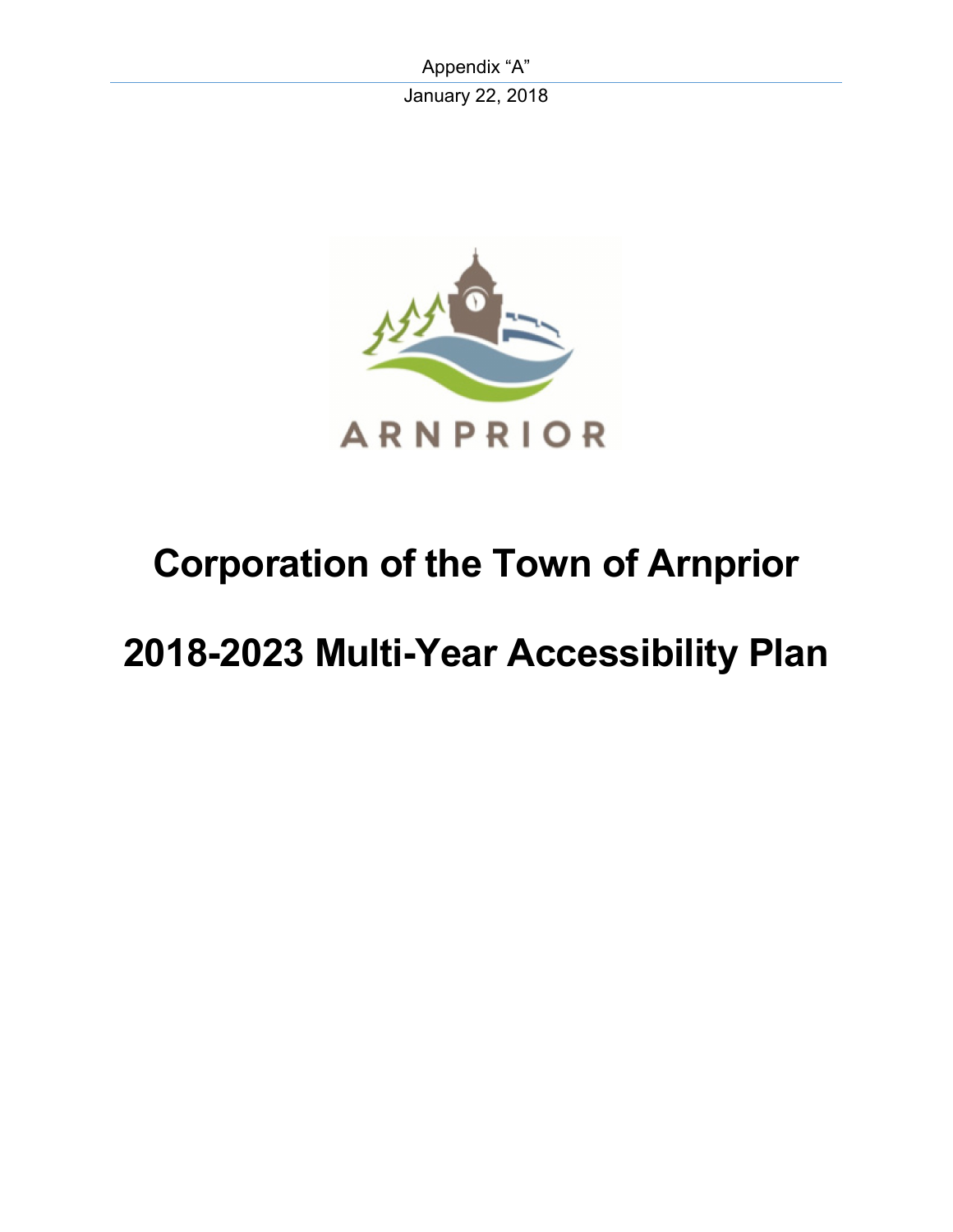## **Contents**

| Summary of Progress on AODA and IASR Standards and Regulations  3      |  |
|------------------------------------------------------------------------|--|
|                                                                        |  |
| Integrated Accessibility Standards Regulation (IASR) & Information and |  |
|                                                                        |  |
|                                                                        |  |
|                                                                        |  |
|                                                                        |  |
|                                                                        |  |
|                                                                        |  |
|                                                                        |  |
|                                                                        |  |
|                                                                        |  |
|                                                                        |  |
|                                                                        |  |
|                                                                        |  |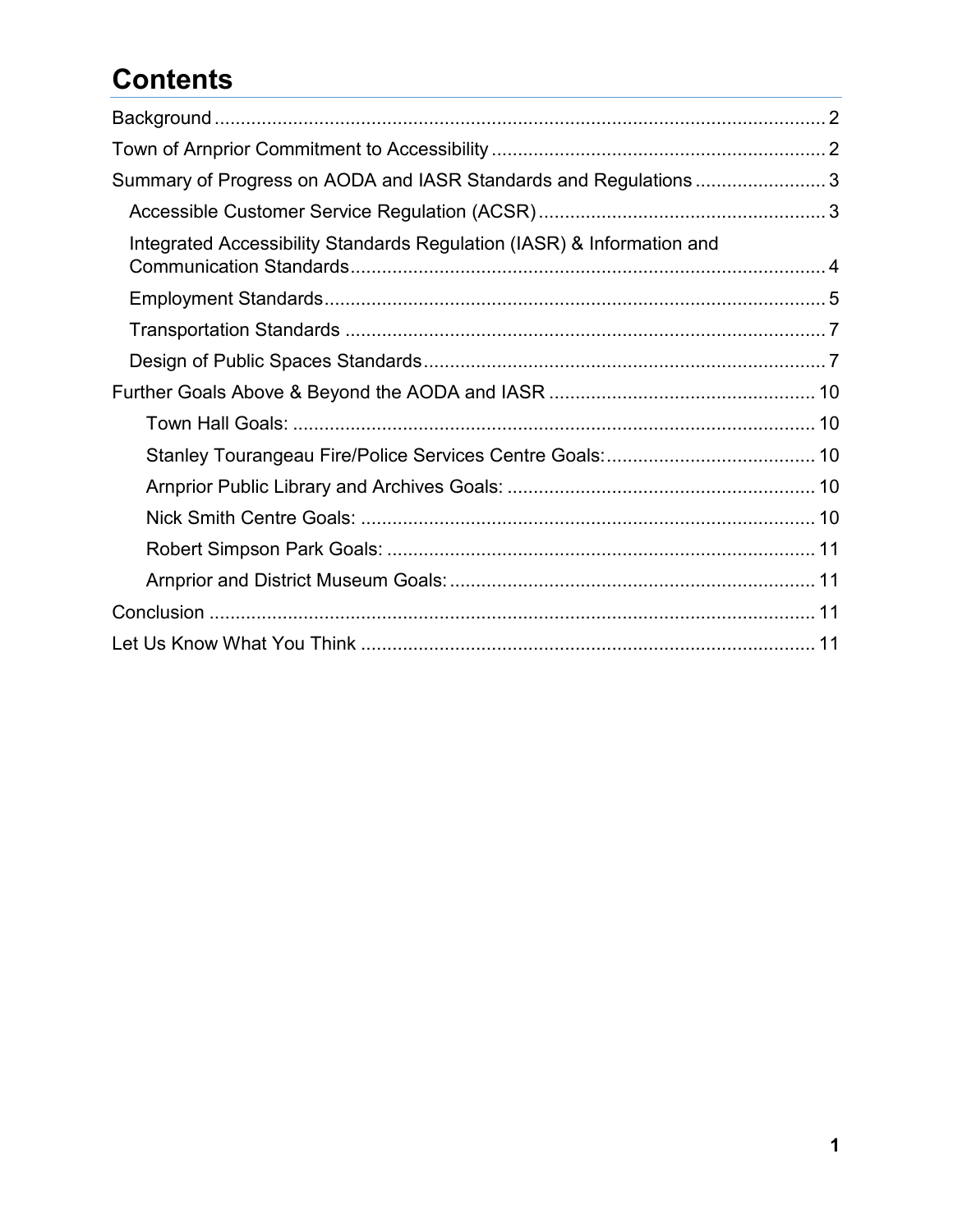### <span id="page-2-0"></span>**Background**

People with Disabilities make up a significant part of our community. It has been projected that by 2036 twenty percent of all Canadians will have some form of disability. In response to these statistics, in 2005 the Government of Ontario created the Accessibility for Ontarians with Disabilities Act (AODA) with the goal of making Ontario accessible for all people with disabilities.

To achieve this goal, the AODA was implemented, and includes requirements that all organizations must meet, with deadlines specific to an organization's type and size. The AODA is made up of five standards, including:

- 1. Customer Service Standard
- 2. Information and Communication Standard
- 3. Employment Standard
- 4. Transportation Standard
- 5. Design of Public Spaces Standard

Deadlines for compliance began as of January 1, 2010 and are the law.

### <span id="page-2-1"></span>**Town of Arnprior Commitment to Accessibility**

The Town of Arnprior is committed to eliminating barriers (where possible) and improving accessibility, for persons with disabilities, in a manner that respects dignity, independence, integration and equal opportunity. The Town recognizes the diverse needs of our residents and customers and will continue to make every effort to provide the same access and rights to municipal services as all other members of our community, for those persons with disabilities. For this reason, the Town is committed to modifying service delivery, programming, and other workplace processes, policies, and procedures to ensure equal access for all of our residents and customers.

To demonstrate recognition of the Town's commitment, in May of 2017 the Town of Arnprior received the David C. Onley Award for Leadership in Accessibility. This award recognizes Ontarians who go above and beyond to improve accessibility for people with disabilities. As a municipality, the Town of Arnprior was recognized for their efforts in creating and implementing an Accessibility Incentive Grant Program, which assists downtown businesses in becoming more accessible to all patrons.

The Town of Arnprior also demonstrates its commitment to the highest level of consistent and professional customer services, through its corporate structure having a centralized Client Services Department. This assists in being able to provide citizens, including those with disabilities, with a continued high standard of customer service, guided by the principles of dignity, independence, integration, and equal opportunity, as outlined in the legislation. The Town currently portrays these principles and provides professional customer service. However, this shift in corporate structure allows for a centralized department where all "Client Services" are received, recorded, responded to, and tracked in a similar manner. In turn, this will enhance the Town's overall ability to consider the needs of its citizens, and provide a consistent level of customer service, town-wide.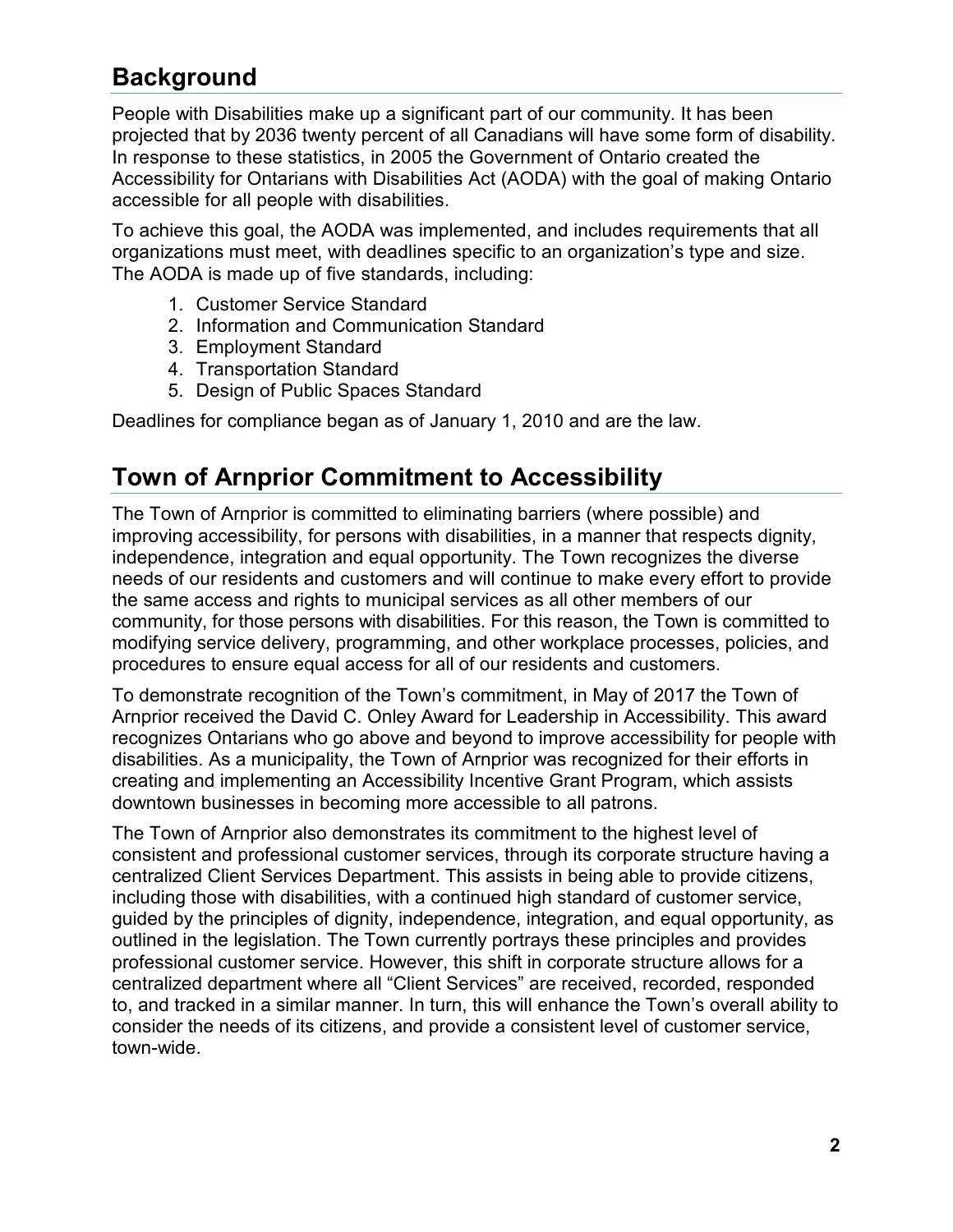Overall, this refreshed Multi-Year Accessibility plan demonstrates the Town's commitment to accessibility and spans for a renewed five-year term, from 2018-2023. The purpose of this plan is to provide a status update on the Town's progress in the field of accessibility thus far, and to highlight areas where the Town will endeavour to improve upon in coming years. Each section will provide an overview of the relevant requirements and the Town's compliance, as well as a reference to any related By-law or policy that the Town has enacted.

In 2017, prior to this update, the Arnprior Accessibility Advisory Committee completed a tour of Town facilities, to highlight any areas where accessibility could be improved. These items are noted in the ["Further Goals"](#page-9-0) section of this plan. The Arnprior Accessibility Advisory Committee also reviewed and provided input to this updated Multi-Year Accessibility Plan.

### <span id="page-3-0"></span>**Summary of Progress on AODA and IASR Standards and Regulations**

The following is a summary of the Town of Arnprior's progress in terms of complying with the AODA's various legislative standards.

### <span id="page-3-1"></span>**Accessible Customer Service Regulation (ACSR)**

The Town of Arnprior is compliant with all of the Accessible Customer Service Regulation:

#### **1. Accessible Customer Service Policy**

The Town developed and follows an Accessible Customer Service Policy (By-law 6167-12), and also recently developed a Complaint Management and Resolution Policy (By-law 6766-17).

#### **2. Service Animals and Support Persons**

The Town permits service animals and support persons to accompany persons with disabilities (By-law 6167-12).

#### **3. Temporary Disruptions**

The Town continues to provide the public with notice of planned service disruptions at Town facilities and of Town services. These notices are posted on the Town of Arnprior Website (By-law 6167-12).

#### **4. Training**

The Town continues to provide training to new hires, volunteers, and all other necessary personnel, as per the regulations.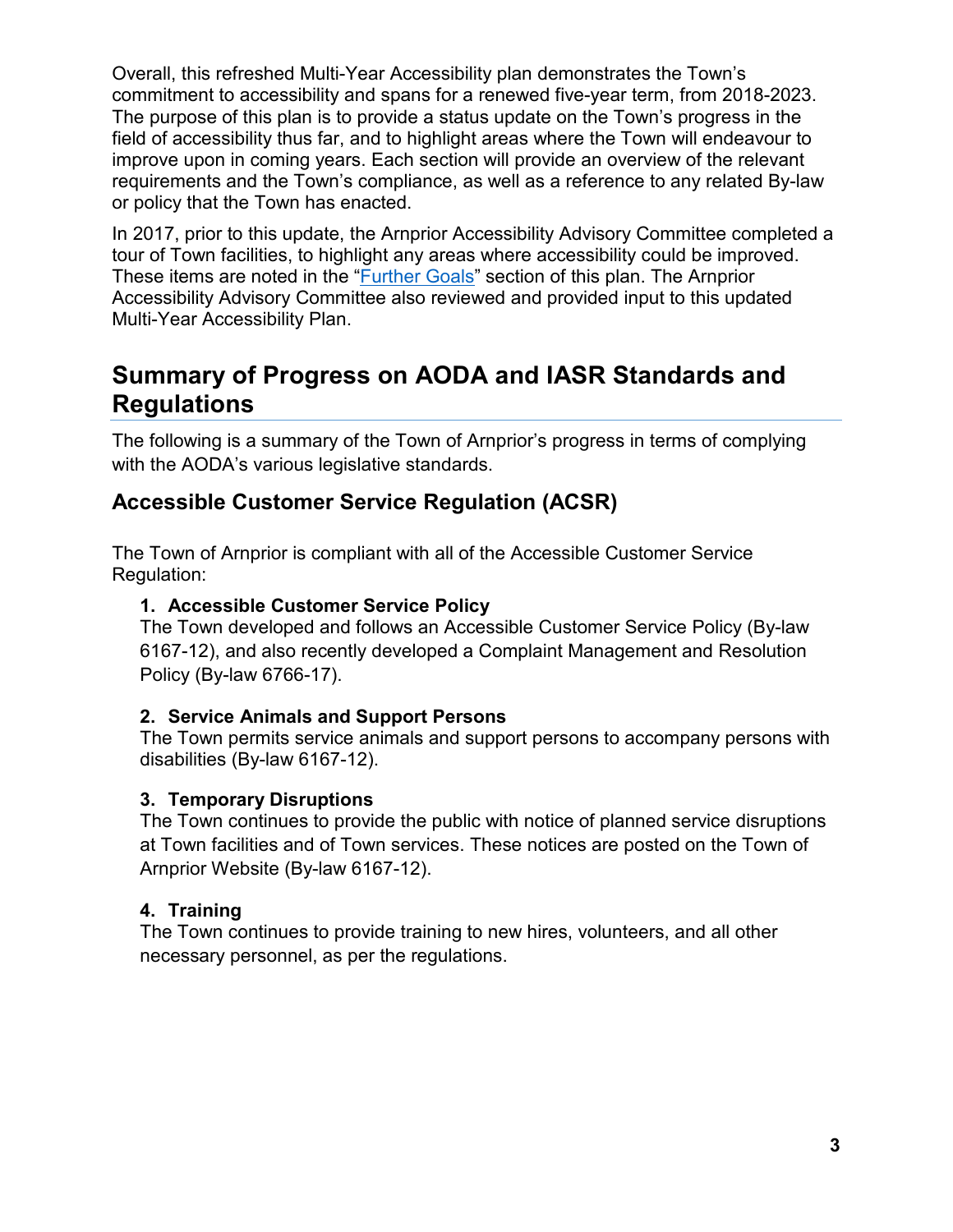#### **5. Feedback Process**

The Town has developed a feedback process and continues to provide feedback on issues regarding accessibility. The feedback form can be found on the Town of Arnprior Website. Individuals are also able to contact the Town of Arnprior with any feedback through the "Contact Us" form on the Town Website. If individuals are not able to utilize online services, the Town of Arnprior also receives and responds to feedback by phone, in person, and by regular mail (By-law 6167-12).

#### **6. Documents**

The Town provides requested documents in accessible formats, upon request. There is no charge for providing a document in an accessible format (By-law 6167- 12).

#### <span id="page-4-0"></span>**Integrated Accessibility Standards Regulation (IASR) & Information and Communication Standards**

The Town of Arnprior is compliant with the Integrated Accessibility Standards Regulation:

#### **1. Policy Development**

The Town has developed and implemented an Integrated Accessibility Standards Regulation (IASR) Policy (By-law 6259-13).

#### **2. Multi-Year Accessibility Plans & Annual Status Report**

The Town has developed a Multi-Year Accessibility Plan, and has now refreshed this plan after five years. The Plans and the Annual Status Reports have been made available on the website. The Arnprior Accessibility Advisory Committee was consulted, with another review of municipal facilities and legislation having taken place. Staff will continue to consult with the Accessibility Advisory Committee over the course of this five-year plan, provide annual status reports, and put forward a new five-year plan in 2023 (Town of Arnprior's Multi-Year Accessibility Plan 2018- 2023 & By-law 6259-13).

#### **3. Procuring or Acquiring Goods, Services or Facilities**

The Town has incorporated this requirement in the IASR policy as well as the Procurement Policy (By-law 6259-13 & By-law 6330-14).

#### **4. Training**

Training has been provided to necessary staff, volunteers and other third parties of the Town of Arnprior. This training will continue to be provided to all new employees, volunteers and third parties (By-law 6259-13).

#### **5. Self Service Kiosks**

This section does not apply to the Town of Arnprior at this time. Any future selfservice kiosks will be accessible, if installed.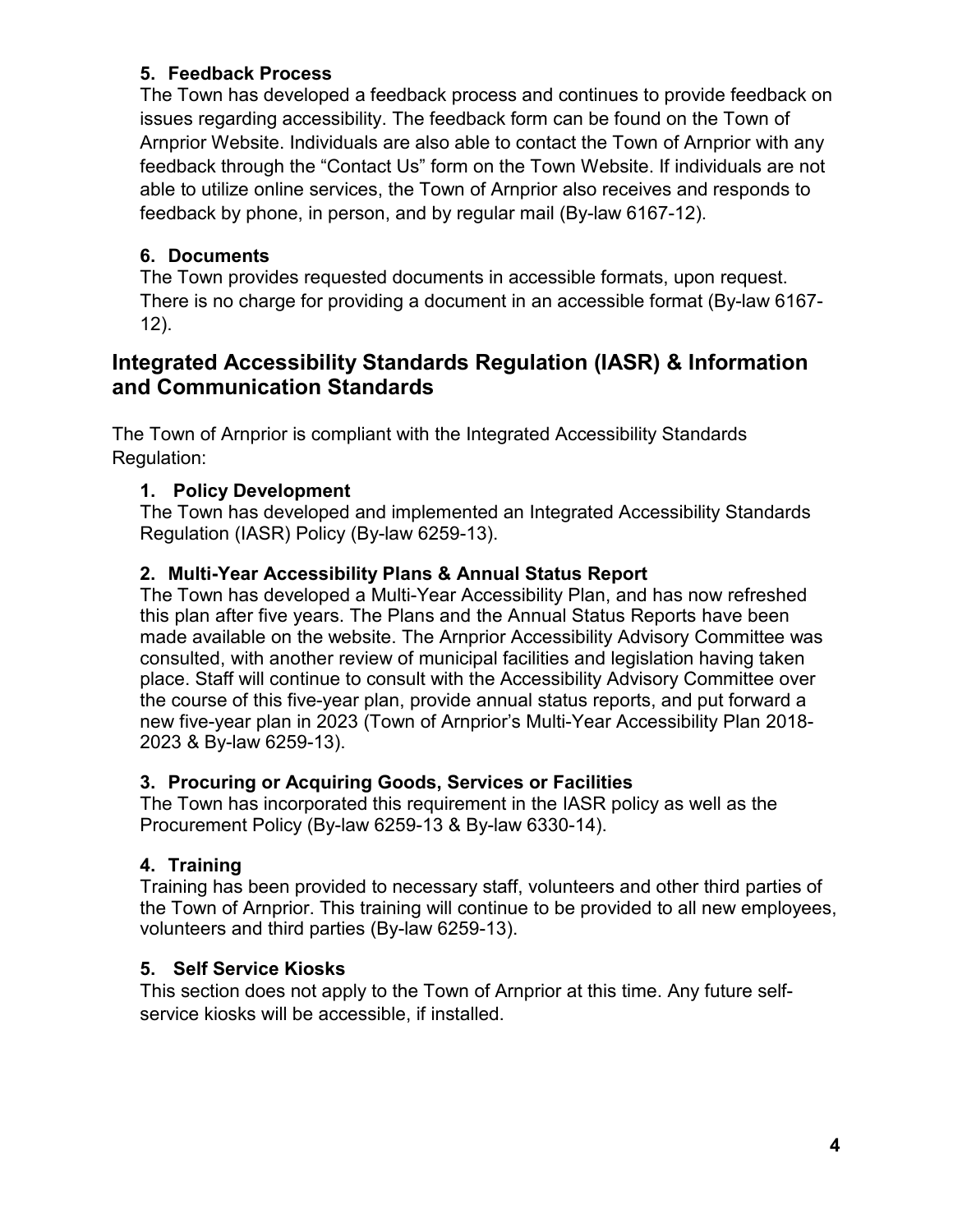#### **6. Website**

The Town of Arnprior implemented a new website on January 1, 2014 which met the WCAG 2.0 Level AA Standards, and continues to update the website as required (By-law 6259-13).

#### **7. Accessible Formats & Communications Supports**

As noted previously, the Town of Arnprior provides information upon request in an accessible format and at no additional cost. Limited staff members have been trained on how to create accessible documents. The Town will endeavor to train more staff members on the creation of accessible documents throughout the next five years. It is important to note, the Town has also implemented an electronic records management system, which includes the functionality of automatically creating Optical Character Recognized (OCR) documents.

#### **8. Emergency Procedures, Plans, or Public Safety Information**

The Town's public emergency information can and will be provided in an accessible format upon request. The Town will endeavor to create all new public safety information in accessible document formats.

#### **9. Public Library**

Library Board's shall provide accessible information and access to materials where they exist. The public shall be made aware of the access to materials. The Arnprior Public Library Board is in compliance with this section. Contact the Arnprior Public Library for further information.

#### <span id="page-5-0"></span>**Employment Standards**

The Town of Arnprior is currently compliant with the Employment Standards Regulations, and continues to strive to remain an accessible employer:

#### **1. Recruitment**

The Town of Arnprior has notified all necessary staff of the recruitment process, which will accommodate applicants with disabilities. All Job Postings indicate the following statement "If you require a disability-related accommodation to participate in the recruitment process please email us at  $Iq$ arbuio@arnprior.ca or call our office at (613) 623-4231" (By-law 6259-13).

#### **2. Selection**

The Town of Arnprior is committed to maintaining an accessible selection process. Applicants selected to proceed to the interview phase in the selection process will be notified of the availability of accommodations upon request (By-law 6259-13).

#### **3. Notice to Successful Applicants**

The Town of Arnprior has amended the standard offer letter for successful applicants to include a statement outlining the Town's policies to accommodate employees with disabilities. The Town also incorporates this notification requirement into the verbal job offer. All necessary staff has been notified of this change (By-law 6259-13).

#### **4. Informing Employees of Supports**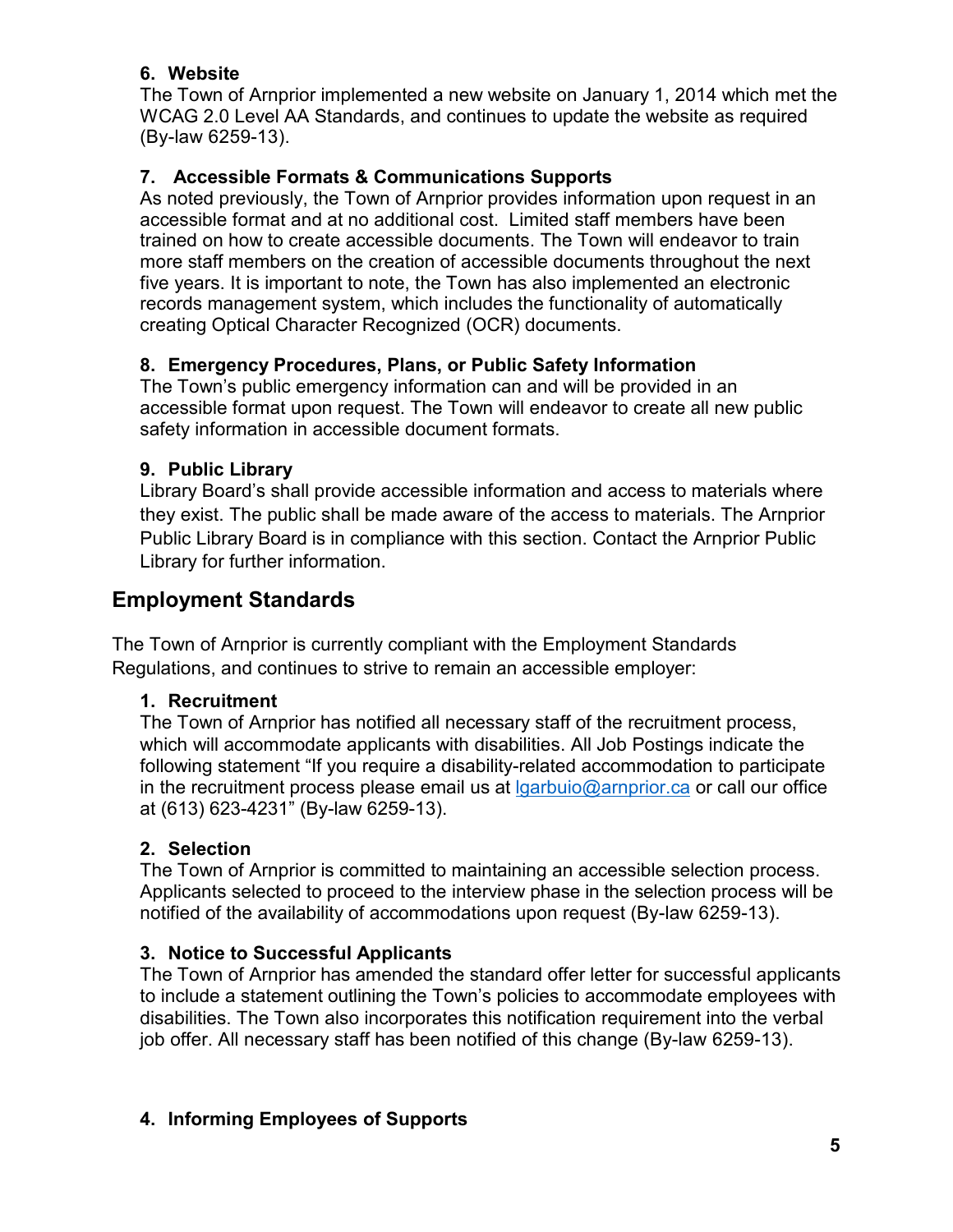The Town has enacted both a Return to Work Policy as well as an IASR Policy which outline the procedures to support and accommodate employees with disabilities. Staff has been notified of the policies and procedures that are in place to accommodate employees with disabilities. Recently the Town of Arnprior also implemented an Employee Assistance Program (EAP).

#### **5. Accessible Formats and Communication Supports**

The Town of Arnprior is committed to providing employees with disabilities the necessary accessible formats or communication supports required to perform their job duties. Staff have been notified of the policies and procedures, including the IASR Policy and Accessible Customer Service Policy that are in place to support employees with disabilities and provide job-accommodation where required.

#### **6. Workplace Emergency Response Information**

Any employee who requires any emergency related assistance/ other accommodation will be provided this upon request. The Town has created a procedure to compliment the IASR policy which outlines the steps that need to be taken if an employee requires assistance/ accommodation in an emergency due to a disability. The IASR policy also outlines that the Town must inquire with new hires as to whether or not they require assistance. (By-law 6259-13 and the Workplace Emergency Response Procedure).

#### **7. Documented Individual Accommodation Plans**

The Town of Arnprior is committed to documenting a process for developing individual accommodation plans, as well as providing these plans to employees as required. The Town has created a procedure to compliment the IASR Policy, which outlines the steps that need to be taken to create/document an individual accommodation plan (By-law 6259-13 and the Procedure for Documented Individual Accommodation Plans).

#### **8. Return to Work Process**

The Town of Arnprior currently has an Early Assistance and Reintegration Service (EARS) Program, for employees administered by the Human Resources Officer. This is a program sponsored by the Town and is provided by Cowan Benefits Consulting. The process to assist employees with disabilities (and otherwise) returning to work, is outlined in the Return to Work Policy as well as the IASR Policy (By-law 5802-09 and By-law 6259-13)

#### **9. Performance Management**

The Town's Management is aware of the need to consider the accessibility needs of employees with disabilities in the performance management process.

#### **10. Career Development and Advancement**

The Town takes into consideration individual accommodation plans for employees with disabilities when providing career development and advancement.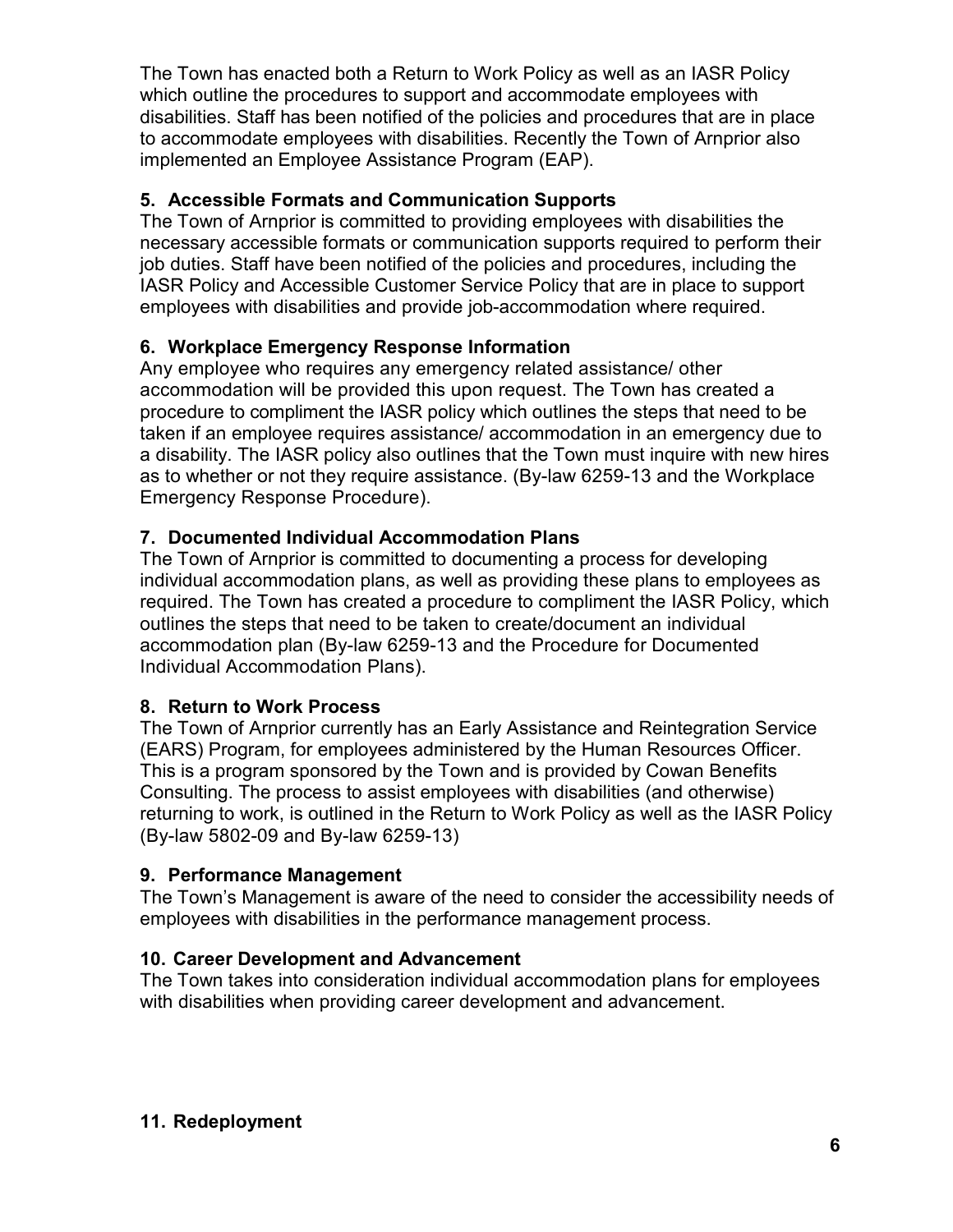The Town currently does not redeploy employees. However, the Town has developed a procedure for redeploying employees with disabilities as part of the IASR Policy should the need arise.

#### <span id="page-7-0"></span>**Transportation Standards**

The Town of Arnprior does not currently provide conventional transportation services (bus, taxi-cab services, etc.). Therefore, this section of the IASR does not apply to the Town of Arnprior.

#### <span id="page-7-1"></span>**Design of Public Spaces Standards (Accessibility Standards for the Built Environment)**

The Design of Public Spaces Standards addresses accessibility planning in a range of public spaces, including: trails/beach access routes; outdoor public eating areas; play spaces; accessible parking; exterior paths of travel including sidewalks; accessible pedestrian signals; service counters; fixed queuing lines; waiting areas and the emergency and preventative maintenance of accessible elements in public spaces. These standards only apply to new construction or the redevelopment of existing public spaces and buildings. The Town of Arnprior has implemented a Recreation Master Plan, as well as a Waterfront Feasibility Issues and Options Analysis Study to begin the process of revitalization of the Waterfront and various recreation trails/facilities. The Downtown of Arnprior has also been recently revitalized in accordance with the Design of Public Spaces Standards.

Thus, the Town of Arnprior, with new construction, is currently compliant with the Design of Public Spaces Standard, and will continue to keep this regulation on the forefront when designing, implementing, or re-developing spaces

#### **1. Recreation Trails and Beach Access Routes**

The Town is committed to creating accessible trails and beach access routes, on any new construction and major changes to existing features, as per the regulation.

#### **2. Outdoor Public Eating Areas**

The Town is committed to creating accessible public eating areas, whether they are new constructs or redevelopments of existing areas, as per the regulation.

#### **3. Outdoor Play Spaces**

The Town is committed to creating accessible outdoor play spaces, whether they are new constructs or redevelopments of existing spaces. The Town installed parks in 2015 and 2017 which showcase accessible features. In the summer of 2016 accessible cedar weave was installed in municipal playgrounds, to replace the sand, throughout the Town of Arnprior. Any newly constructed or redeveloped outdoor play spaces, will take into consideration Accessibility Design of Public Spaces Standards.

#### **4. Exterior Paths of Travel**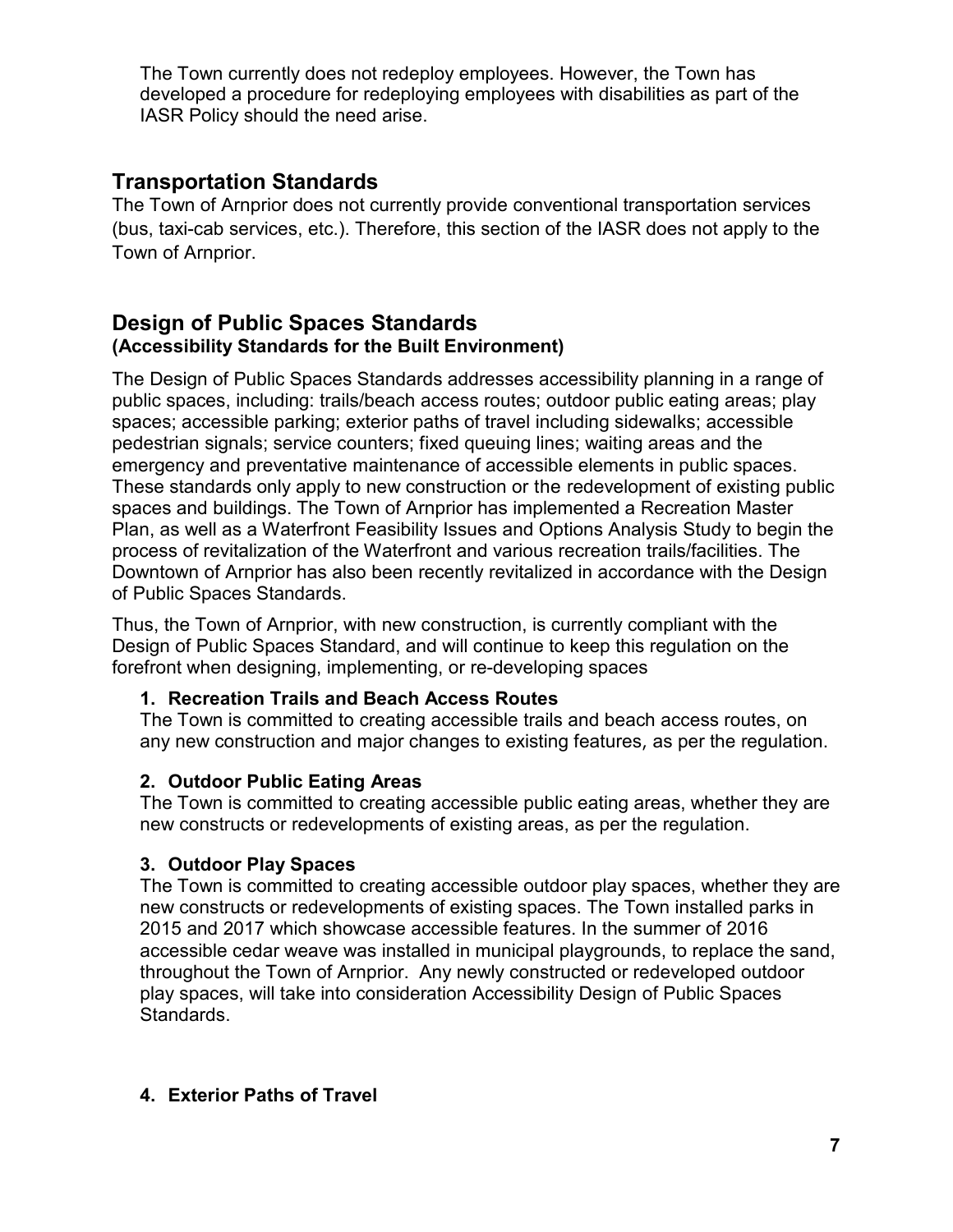The Town is committed to creating accessible exterior paths of travel that are new or redeveloped, as per the regulation. The Town demonstrated this in 2014 when it renovated the sidewalk outside the main entrance of the Town Hall to make it accessible. In 2016-2017 the Town of Arnprior revitalized the Downtown, illustrating the Town's commitment to creating accessible exterior paths of travel. The Downtown Revitalization showcases the following accessible features:

- Accessible curb ramps and tactile walking surface indicators (TWSI) at all cross walks;
- Where possible, modification of the grade of the sidewalk to eliminate steps and provide accessible transition from sidewalk to storefronts:
	- o John Street: Pre-construction 16% Flush Entrances; Post-construction (Phase 2 - 2017) 59% Flush Entrances
	- o Elgin Street: Pre-construction 13% Flush Entrances; Post-construction (Phase 2 - 2017) 38% Flush Entrances
	- o Overall: Pre-construction 15% Flush Entrances; Post-construction (Phase 2 - 2017) 52% Flush Entrances
- Accessible benches with appropriate clear floor space for mobility devices along John Street and Elgin Street;
- New pedestrian signals at the intersection of John Street and Elgin Street designed in accordance with Section 80.28 if the AODA, which includes audible locator tones, as well as audible and vibro-tactile walk indicators;
- Universally accessible tree grates, with all seams and openings meeting criteria set out by AODA;
- All sidewalk cross-falls were kept to a maximum of 4% which is below to AODA's maximum allowable slope of 5%;
- All sidewalks were kept to a minimum of 1.5 meters wide and maintain this dimension as a clear path of travel;
- Installation of bump outs reduced the distance that pedestrians crossing John Street North and Elgin Street West are required to travel.

#### **5. Parking**

The Town is committed to creating accessible parking lots that are new or redeveloped, as per the regulation. The Town, in 2016, installed a van accessible parking space in the Town Hall parking lot, as well as enhancements were made to the front entrance of the Nick Smith Centre Parking Lot with two (2) additional Accessible Parking spaces, and the placement of the accessible parking spaces were re-located closer to the front entrance. In 2017 the Town of Arnprior installed a new parking lot at the corner of John Street North and McGonigal Street, which meets the Design of Public Spaces Standards.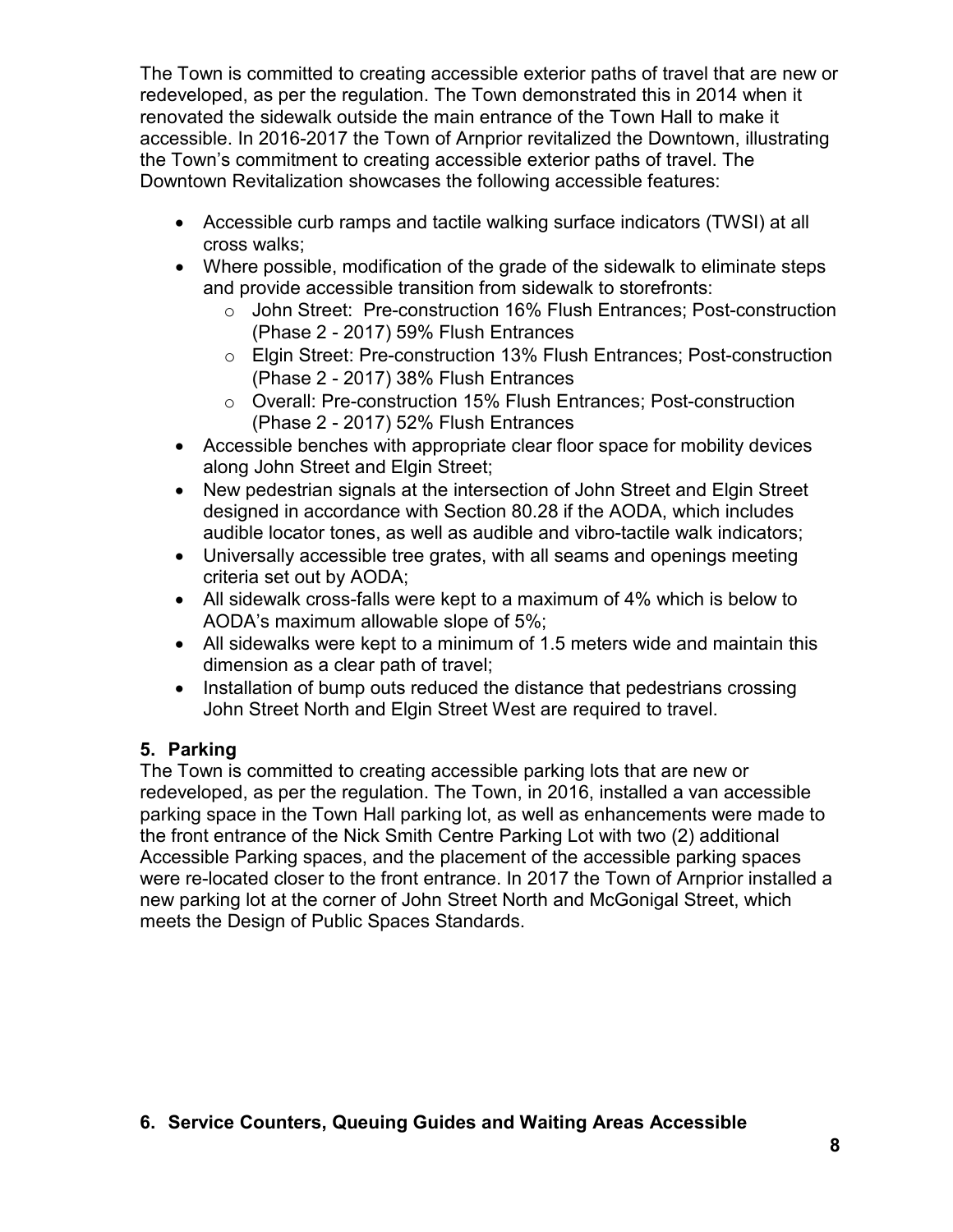The Town is committed to creating accessible service counters, queuing guides, and waiting areas that are new or redeveloped. In 2014 the Town lowered the service counter on the main level of Town Hall to make it accessible. In 2016 the Town lowered the service counter at the Nick Smith Centre, and the second floor Town Hall - Clerk's Office. A lift was also installed to go from the first floor to the second floor of Town Hall for service, with the area being equipped with accessible automated doors as well as an accessible washroom for members of the public.

#### **7. Maintain the Accessible Parts of Public Spaces**

<span id="page-9-0"></span>The Town is committed to maintaining all accessible features of our public spaces. An accessible lift was installed to go from the first floor to the second floor of Town Hall for service, with the area being equipped with accessible automated doors as well as an accessible washroom for members of the public. This allows for accessible access to all Council and Committee Meetings held at Town Hall.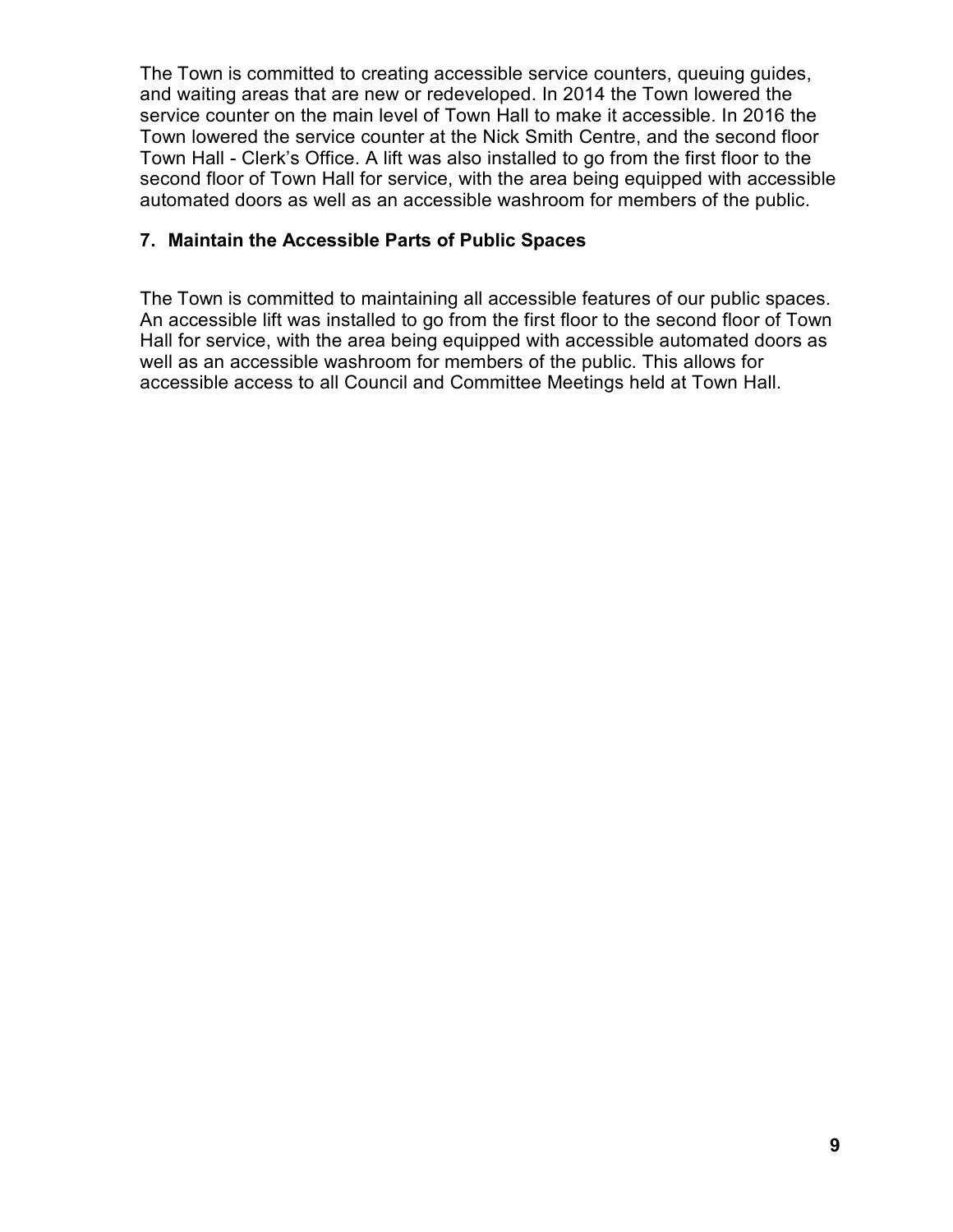### <span id="page-10-0"></span>**Further Goals Above & Beyond the AODA and IASR**

The following are other areas that the Arnprior Accessibility Advisory Committee, in consultation with staff, have identified as areas that require improvement to help further remove barriers for individuals with disabilities. Some of these barriers will be removed within the timeframe of this Multi-Year Accessibility Plan, while others have been identified and are outlined as goals to be completed in the future.

#### **Overall Goals:**

• Revitalize Town Facility signage to incorporate more pictures through the adoption of an Accessible Sign Guideline, through consultation with the Accessibility Advisory Committee **(to be completed by 2019)**

#### <span id="page-10-1"></span>**Town Hall Goals:**

- Emergency Evacuation Plan to be completed **(to be completed in 2018)**.
- Contrasting colour on entry doors (First Floor Reception & Second Floor)
- Outdoor centre road lines painted on streets to assist the visually impaired, where they are not painted.

#### <span id="page-10-2"></span>**Stanley Tourangeau Fire/Police Services Centre Goals:**

- Review/ Update Emergency Evacuation Plan, to incorporate accessibility (as required)
- Lower OPP service counter
- Make public washroom fully accessible, by installing an automatic door opener, emergency alarm/push bottom lock, etc.

#### <span id="page-10-3"></span>**Arnprior Public Library and Archives Goals:**

- Installation of a sign coming from the parking lot of where the accessible push button for the front door is located.
- Review/ Update Emergency Evacuation Plan, to incorporate accessibility (as required)
- Community meeting rooms to have automatic door openers.
- Continue to add more accessible computer software to the Library's current software **(Ongoing)**.

#### <span id="page-10-4"></span>**Nick Smith Centre Goals:**

- Review/ Update Emergency Evacuation Plan, to incorporate accessibility (as required)
- Refresh contrasting colour strips on entrance doors.
- Make change rooms (pool and arena) fully accessible.
- Install automatic door to access Rink B
- Install automatic door to access the Community Hall
- Install a higher writing platform (similar to Town Hall Second Floor Service Counter) at Customer Service Counter
- Make all washrooms fully accessible
- Install handrail in the stands of Rink A